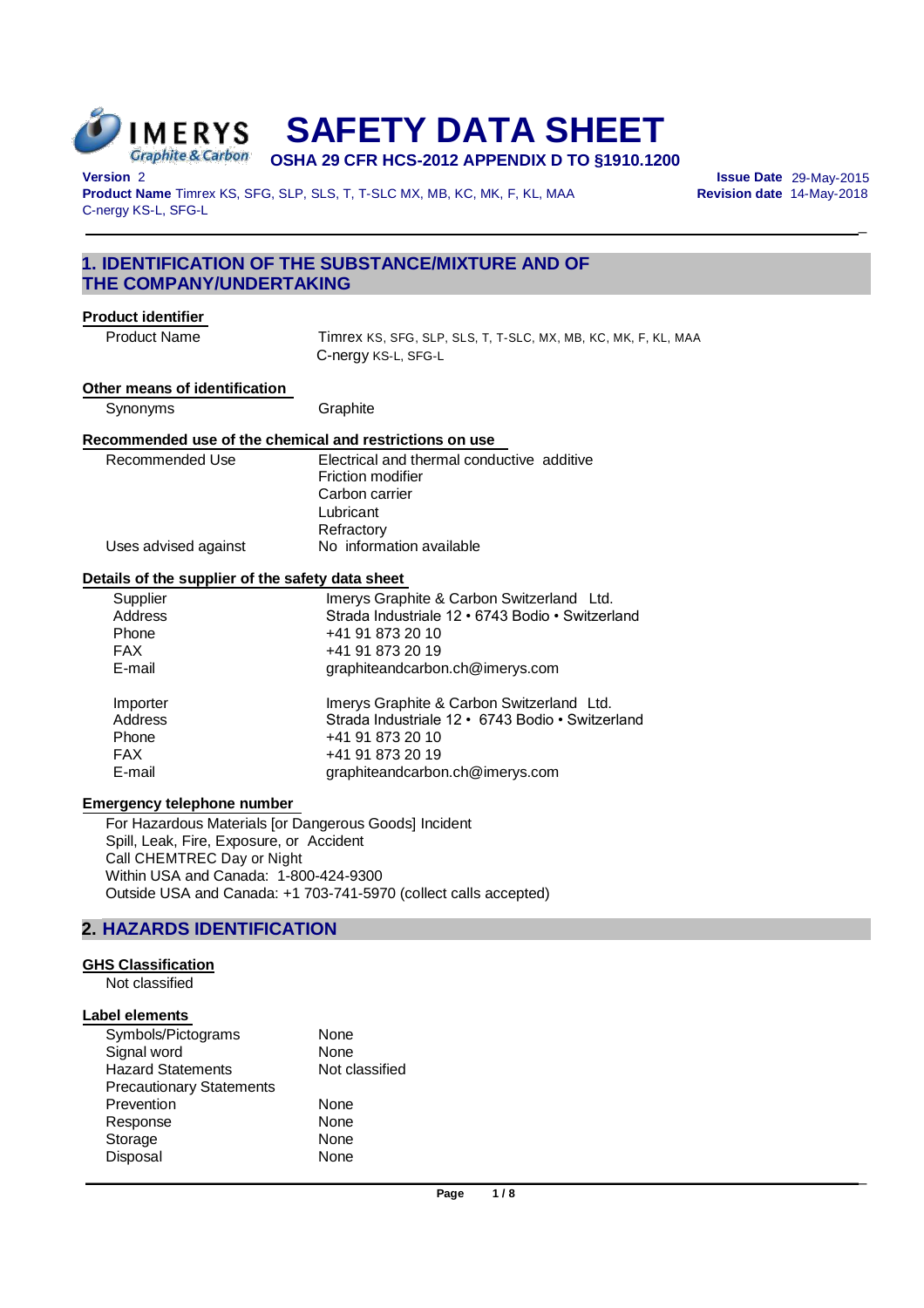\_

# **Hazards not otherwise classified (HNOC)**

No information available

#### **Unknown acute toxicity**

No information available

# **3. COMPOSITION/INFORMATION ON INGREDIENTS**

| <b>Chemical nature</b> | substance |           |          |
|------------------------|-----------|-----------|----------|
| <b>Chemical Name</b>   |           | CAS No    | Weight-% |
| Graphite               |           | 7782-42-5 | 99.5     |

# **4. FIRST AID MEASURES**

## **Description of first aid measures**

| General advice      | If symptoms persist, call a physician. Remove contaminated clothing and shoes.    |
|---------------------|-----------------------------------------------------------------------------------|
|                     | Wash contaminated clothing before reuse.                                          |
| <b>Inhalation</b>   | IF INHALED: Remove victim to fresh air and keep at rest in a position comfortable |
|                     | for breathing. Get medical advice/attention if you feel unwell.                   |
| <b>Skin Contact</b> | Wash off immediately with soap and plenty of water while removing all             |
|                     | contaminated clothes and shoes. Wash contaminated clothing before reuse. If skin  |
|                     | irritation persists, call a physician.                                            |
| Eye contact         | Rinse thoroughly with plenty of water for at least 15 minutes, lifting lower and  |
|                     | upper eyelids. Consult a physician.                                               |
| Ingestion           | Rinse mouth. Get medical attention. Never give anything by mouth to an            |
|                     | unconscious person.                                                               |

## **Most important symptoms and effects, both acute and delayed**

Contact with the skin and eyes may cause mechanical irritation. Inhalation of dusts may irritate the respiratory tract.

## **Indication of any immediate medical attention and special treatment needed**

Treat symptomatically.

# **5. FIRE-FIGHTING MEASURES**

#### **Extinguishing media**

Suitable extinguishing media CO2, dry chemical, dry sand, water spray or alcohol-resistant foam. Unsuitable extinguishing media Do not scatter spilled material with high pressure water streams.

#### **Specific hazards arising from the chemical**

Thermal decomposition can lead to release of irritating and toxic gases and vapors Carbon oxides (COx)

#### **Protective equipment and precautions for firefighters**

As in any fire, wear self-contained breathing apparatus pressure-demand, MSHA/NIOSH (approved or equivalent) and full protective gear.

# **6. ACCIDENTAL RELEASE MEASURES**

# **Personal precautions, protective equipment and emergency procedures**

Ensure adequate ventilation, especially in confined areas Evacuate personnel to safe areas Use personal protection recommended in Section 8 Avoid contact with skin, eyes or clothing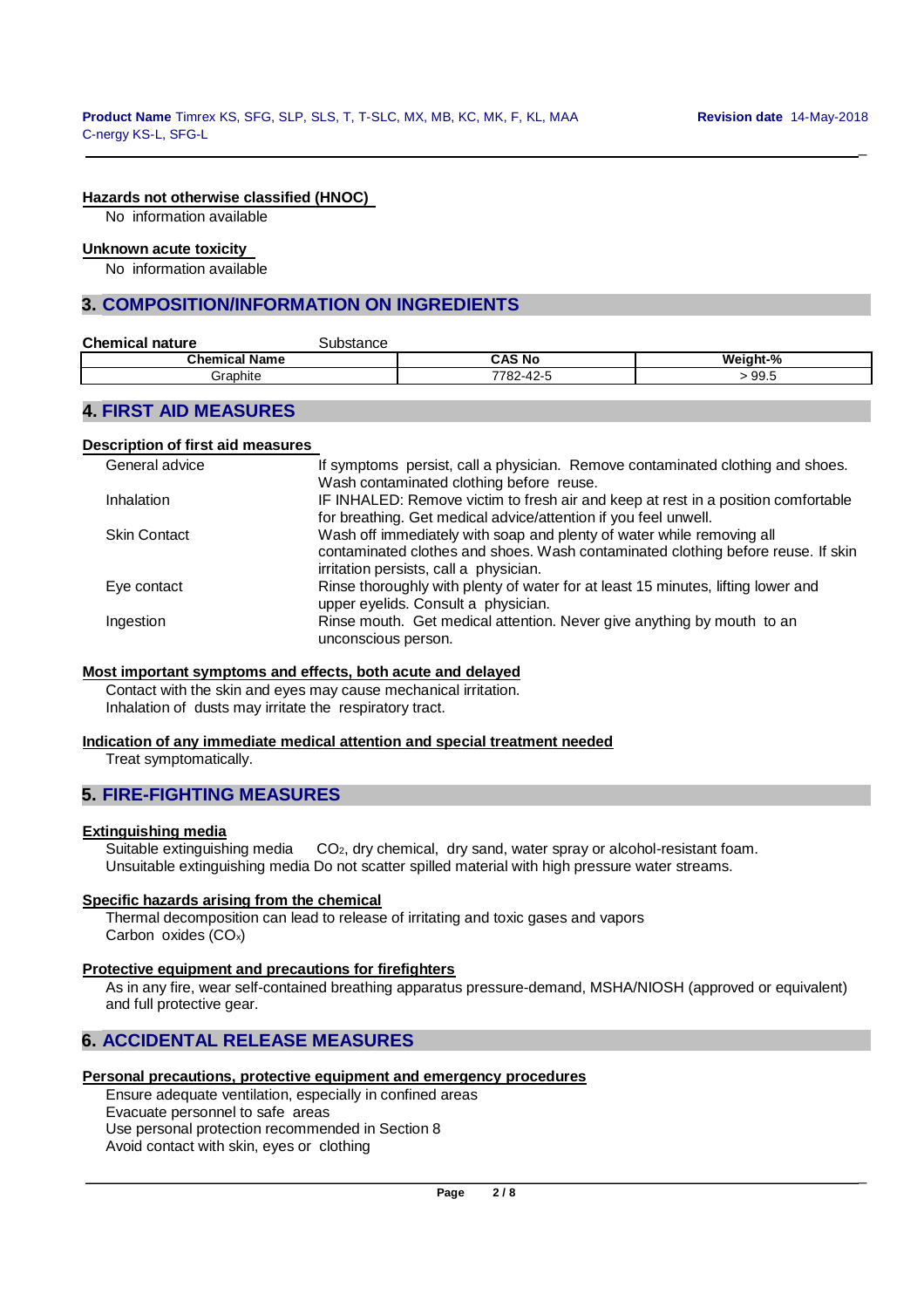\_

Do not touch or walk through spilled material Remove all sources of ignition Avoid creating dust Extremely slippery when spilled. High risk of slipping due to the leakage/ spillage of product.

## **Methods and material for containment and cleaning up**

Prevent further leakage or spillage if safe to do so Do not dry sweep dust. Wet dust with water before sweeping or use a vacuum to collect dust Take up mechanically, placing in appropriate containers for disposal

# **7. HANDLING AND STORAGE**

## **Precautions for safe handling**

Handle in accordance with good industrial hygiene and safety practice Ensure adequate ventilation, especially in confined areas Use personal protection recommended in Section 8 Do not eat, drink or smoke when using this product Avoid contact with skin, eyes or clothing Remove contaminated clothing and shoes Wash contaminated clothing before reuse Wash thoroughly after handling Do not breathe dust/fume/gas/mist/vapors/spray Avoid generation of dust Take precautionary measures against static discharges Keep away from heat, sparks, flame and other sources of ignition Under certain circumstances fine dust clouds may form explosive mixtures with air. Dust should be aspirated immediately on-the-spot.

# **Conditions for safe storage, including any incompatibilities**

Keep containers tightly closed in a dry, cool and well-ventilated place Keep away from heat Store in accordance with local regulations

# **8. EXPOSURE CONTROLS/PERSONAL PROTECTION**

## **Control parameters**

| <b>Chemical Name</b>        | <b>ACGIH TLV</b>                                                                      | <b>OSHA PEL</b> | <b>NIOSH IDLH</b>                                                                        | <b>Denmark</b>             | <b>European Union</b> |
|-----------------------------|---------------------------------------------------------------------------------------|-----------------|------------------------------------------------------------------------------------------|----------------------------|-----------------------|
| Graphite (CAS #: 7782-42-5) | TWA: $2 \text{ mg/m}^3$<br>respirable fraction all<br>forms except graphite<br>fibers |                 | IDLH: 1250 mg/m <sup>3</sup><br>TWA: 2.5 mg/m <sup>3</sup><br>natural respirable<br>dust | TWA: 2.5 mg/m <sup>3</sup> |                       |

| <b>Chemical Name</b>                               | Latvia | France                  | Finland                 | Germanv                                              | Italy |
|----------------------------------------------------|--------|-------------------------|-------------------------|------------------------------------------------------|-------|
| Graphite (CAS #: 7782-42-5) $\text{TWA: 2 mg/m}^3$ |        | TWA: $2 \text{ mg/m}^3$ | TWA: $2 \text{ mg/m}^3$ | TWA: $1.5 \text{ mg/m}^3$<br>TWA: $4 \text{ mg/m}^3$ |       |

| <b>Chemical Name</b>        | Norway                     | <b>United Kingdom</b> | Australia           | Austria                   | <b>Belaium</b> |
|-----------------------------|----------------------------|-----------------------|---------------------|---------------------------|----------------|
| Graphite (CAS #: 7782-42-5) | TWA: 5 mg/m <sup>3</sup>   |                       | 3 mg/m <sup>3</sup> | STEL 10 mg/m <sup>3</sup> |                |
|                             | TWA: $2 \text{ mg/m}^3$    |                       |                     | TWA: 5 mg/m <sup>3</sup>  |                |
|                             | TWA: 10 mg/m <sup>3</sup>  |                       |                     |                           |                |
|                             | TWA: $4 \text{ mg/m}^3$    |                       |                     |                           |                |
|                             | STEL: 5 mg/m <sup>3</sup>  |                       |                     |                           |                |
|                             | STEL: 2 mg/m <sup>3</sup>  |                       |                     |                           |                |
|                             | STEL: 10 mg/m <sup>3</sup> |                       |                     |                           |                |
|                             | STEL: $4 \text{ mg/m}^3$   |                       |                     |                           |                |

## **Appropriate engineering controls**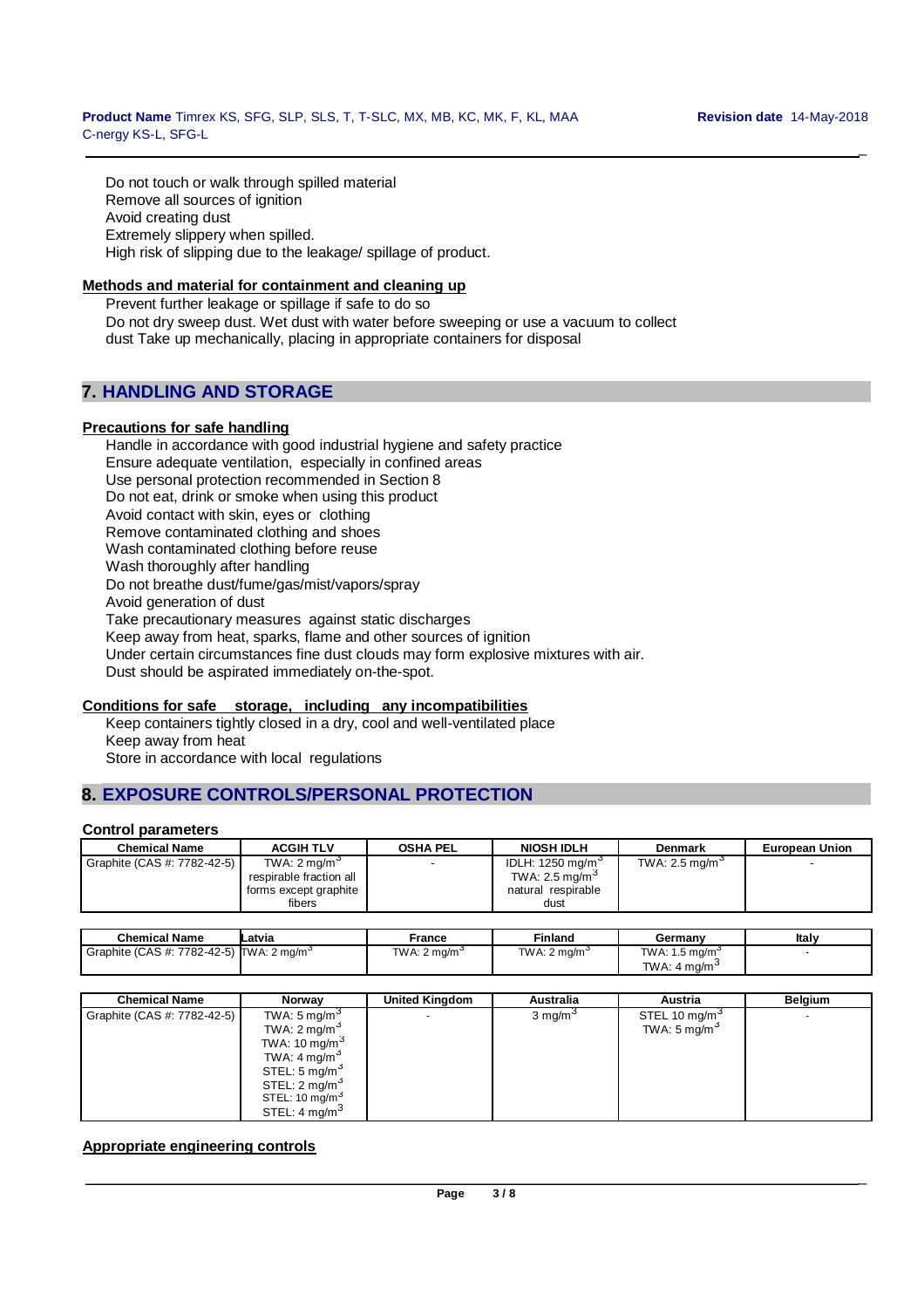\_

#### Ventilation systems

#### **Individual protection measures, such as personal protective equipment**

| Respiratory protection   | If exposure limits are exceeded or irritation is experienced, NIOSH/MSHA<br>approved respiratory protection should be worn. Positive-pressure supplied air<br>respirators may be required for high airborne contaminant concentrations.<br>Respiratory protection must be provided in accordance with current local |
|--------------------------|---------------------------------------------------------------------------------------------------------------------------------------------------------------------------------------------------------------------------------------------------------------------------------------------------------------------|
|                          | regulations.                                                                                                                                                                                                                                                                                                        |
| <b>Hand Protection</b>   | Wear protective gloves.                                                                                                                                                                                                                                                                                             |
| Eye/face protection      | Wear safety glasses with side shields (or goggles).                                                                                                                                                                                                                                                                 |
| Skin and body protection | Wear suitable protective clothing.                                                                                                                                                                                                                                                                                  |

## **9. PHYSICAL AND CHEMICAL PROPERTIES**

| Information on basic physical and chemical |
|--------------------------------------------|
| properties Appearance                      |
| Color                                      |
| Odor                                       |
| <b>Odor Threshold</b>                      |
| рH                                         |
| <b>Melting point/freezing point</b>        |
|                                            |
| Boiling point / boiling range              |
| <b>Flash point</b>                         |
| <b>Evaporation rate</b>                    |
| <b>Flammability (solid, gas)</b>           |
| <b>Flammability Limit in Air</b>           |
| <b>Vapor Pressure</b>                      |
| <b>Vapor density</b>                       |
| Density                                    |
| <b>Relative density</b>                    |
| Bulk density                               |
| <b>Specific gravity</b>                    |

**Water solubility Partition coefficient (LogPow) Ignition temperature**

**Decomposition temperature Kinematic viscosity Dynamic viscosity Explosive properties Oxidizing properties**

Powder Grey to black **Odorless** Not determined Not determined > 3000°C (OECD 102) >5432℉ (OECD 102) Not determined Not applicable Not determined Not flammable Not determined Not applicable Not determined appr. 18.36 lbs/gallon Not determined Not determined Not determined < 0.001 g/l (insoluble in water) Not determined > 500°C .<br>Not determined Not determined Not applicable Not an explosive No oxidising properties

#### **Other information**

No information available

# **10. STABILITY AND REACTIVITY**

#### **Reactivity**

Stable under recommended storage and handling conditions (see SECTION 7, handling and storage).

#### **Chemical stability**

Stable under normal conditions

#### **Possibility of Hazardous Reactions**

None under normal processing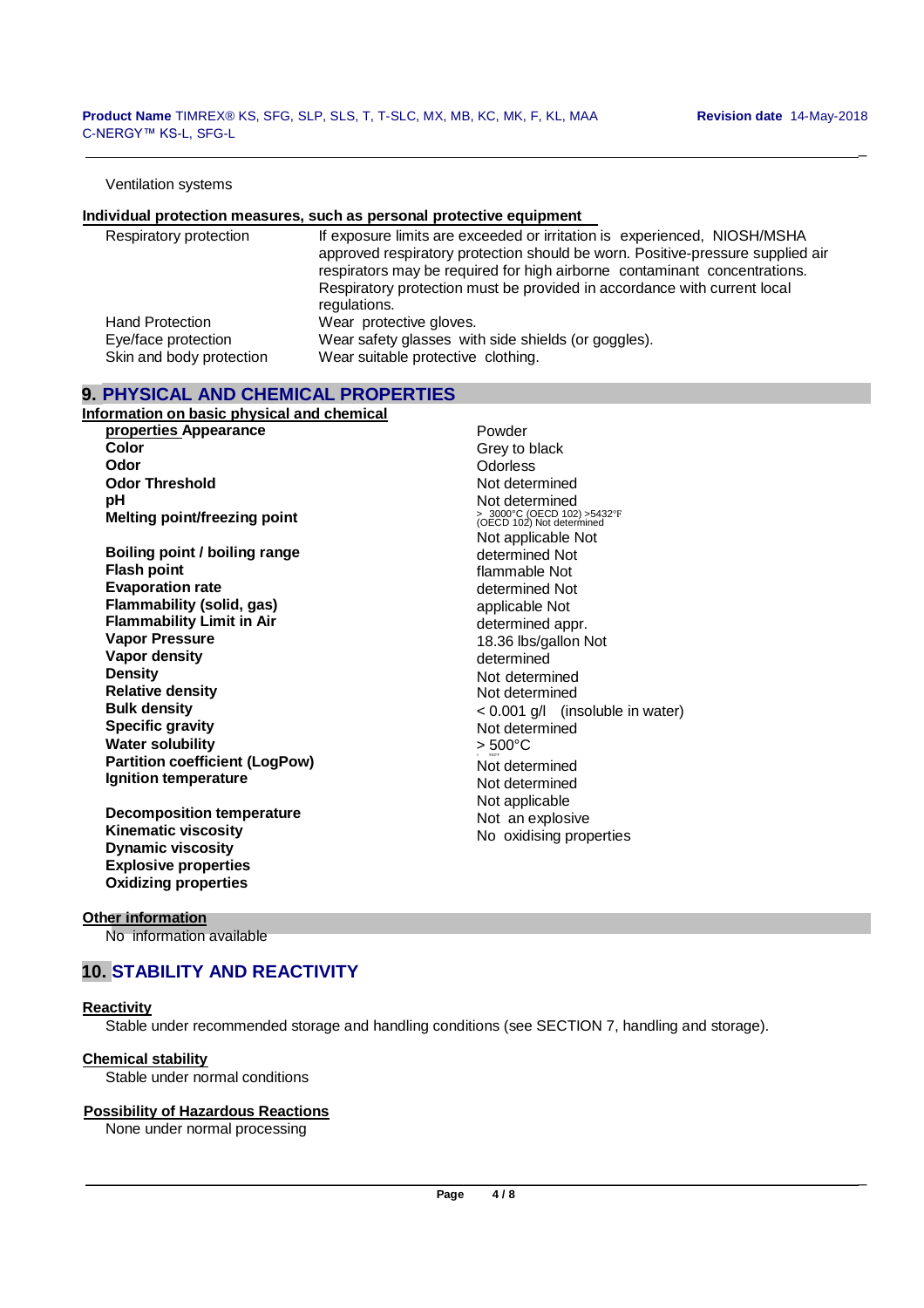$\overline{a}$ 

# **Conditions to avoid**

Extremes of temperature

### **Incompatible materials**

None known based on information supplied.

#### **Hazardous Decomposition Products**

None known based on information supplied

## **11. TOXICOLOGICAL INFORMATION**

## **Information on likely routes of exposure**

| Inhalation          | Inhalation of dusts may irritate the respiratory tract. |  |
|---------------------|---------------------------------------------------------|--|
| Eye contact         | Contact with the eyes may cause mechanical irritation.  |  |
| <b>Skin Contact</b> | Contact with the skin may cause mechanical irritation.  |  |
| Ingestion           | No known effect based on information supplied           |  |

#### **Information on toxicological effects**

**Acute toxicity**

L

| Chemical<br>Name                                                      | Oral LD50                                                |  | <b>Inhalation LC50</b>                 |
|-----------------------------------------------------------------------|----------------------------------------------------------|--|----------------------------------------|
| $\sqrt{2}$<br>7700<br>$\sim$<br>Graphite<br>A.<br>$\ldots$ 1104-42-51 | (423 (<br>2000<br>'OECD<br>(0.01)<br>, ma/ka<br>ww<br>юı |  | (OECD 403)<br>∩∩∩<br>ma/m3/4h<br>(rat) |

#### **Skin corrosion/irritation**

Non-irritant (OECD 404)

#### **Serious eye damage/eye irritation**

Non-irritant (OECD 405)

## **Sensitization**

Non-sensitizing (OECD 429)

# **Germ cell mutagenicity**

Negative (OECD 471) Negative (OECD 476) Negative (OECD 473)

## **Carcinogenicity**

This product does not contain any carcinogens or potential carcinogens as listed by OSHA, IARC or NTP

## **Reproductive toxicity**

Negative (OECD 422)

# **STOT - single exposure**

No information available

# **STOT - repeated exposure**

NOAEL=813 mg/kg bw/d (rat, oral) (OECD 422) NOAEC=12 mg/m<sup>3</sup> (rat, inhalative) (OECD 412)

# **Aspiration hazard**

Not applicable

# **12. ECOLOGICAL INFORMATION**

| <b>Ecotoxicity</b> |  |
|--------------------|--|
|                    |  |

| <b>Chemical Name</b> | Algae/aguatic<br><b>EC50</b><br>plants | Fish LC50 | <b>EC50</b><br>Crustacea |
|----------------------|----------------------------------------|-----------|--------------------------|
|                      |                                        |           |                          |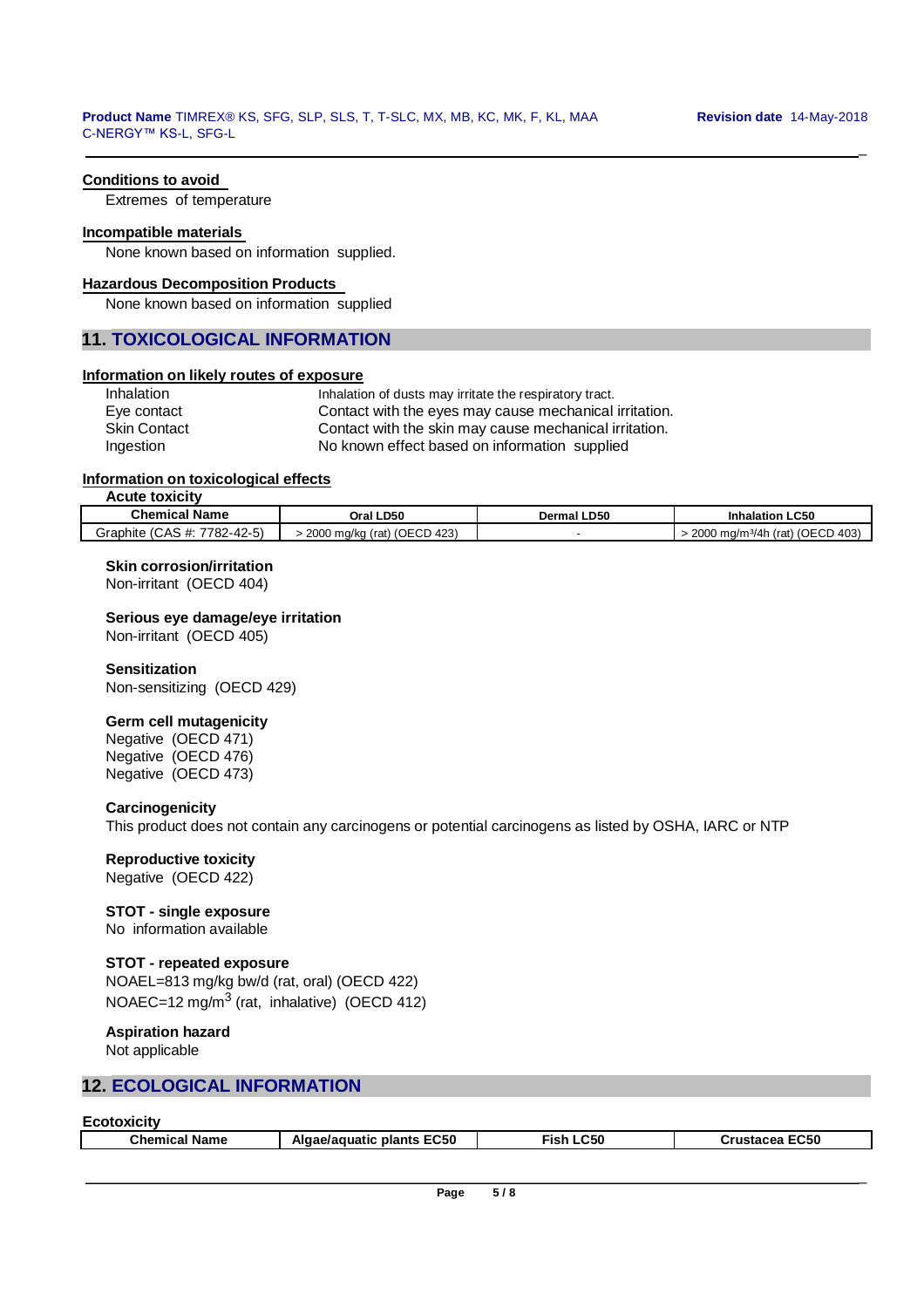#### **Product Name** TIMREX® KS, SFG, SLP, SLS, T, T-SLC, MX, MB, KC, MK, F, KL, MAA **Revision date** 14-May-2018 C-NERGY™ KS-L, SFG-L

 $\overline{a}$ 

 $\overline{a}$ 

| Graphite (CAS #: 7782-42-5) | > 100 mg/l/72h          | > 100 mg/l/96h (Danio rerio) | > 100 mg/l/48h (Daphnia |
|-----------------------------|-------------------------|------------------------------|-------------------------|
|                             | (Pseudokirchneriella    | (OECD 203)                   | magna) (OECD 202)       |
|                             | subcapitata) (OECD 201) |                              |                         |

## **Persistence and degradability**

No information available

# **Bioaccumulative potential**

No information available

# **Mobility in soil**

No information available

## **Other adverse effects**

No information available

# **13. DISPOSAL CONSIDERATIONS**

#### **Waste treatment methods**

Disposal of wastes Disposal should be in accordance with applicable regional, national and local laws and regulations Contaminated packaging Dispose of in accordance with federal, state and local regulations

# **14. TRANSPORT INFORMATION**

## **DOT**

| UN/ID No.                  | Not regulated            |
|----------------------------|--------------------------|
| Proper shipping name       | Not regulated            |
|                            | Not regulated            |
| <b>Packing Group</b>       | Not regulated            |
| <b>Special precautions</b> | No information available |
| <b>Marine pollutant</b>    | Not applicable           |
| <b>Hazard Class</b>        |                          |

# **15. REGULATORY INFORMATION**

# **International Inventories**

| <b>Component</b>      | <b>AICS</b> | <b>DSL/NDSL</b> | <b>EINECS/ELI</b><br><b>NCS</b> | <b>ENCS</b> | <b>IECSC</b> | <b>KECL</b> | <b>PICCS</b> | <b>TSCA</b> |
|-----------------------|-------------|-----------------|---------------------------------|-------------|--------------|-------------|--------------|-------------|
| Graphite<br>7782-42-5 |             |                 |                                 | -           |              |             |              |             |
|                       |             |                 |                                 |             |              |             |              |             |

*"-" Not Listed "X" Listed*

# **US FEDERAL REGULATIONS**

**Toxic Substances Control Act (TSCA)**

Is listed on the TSCA inventory

OSHA: This product is not classified as hazardous in accordance with US OSHA Hazard Communication Standard 29 CFR 1910.1200.

**SARA Section 302 (RQ):** Not listed

**SARA 313** Not apply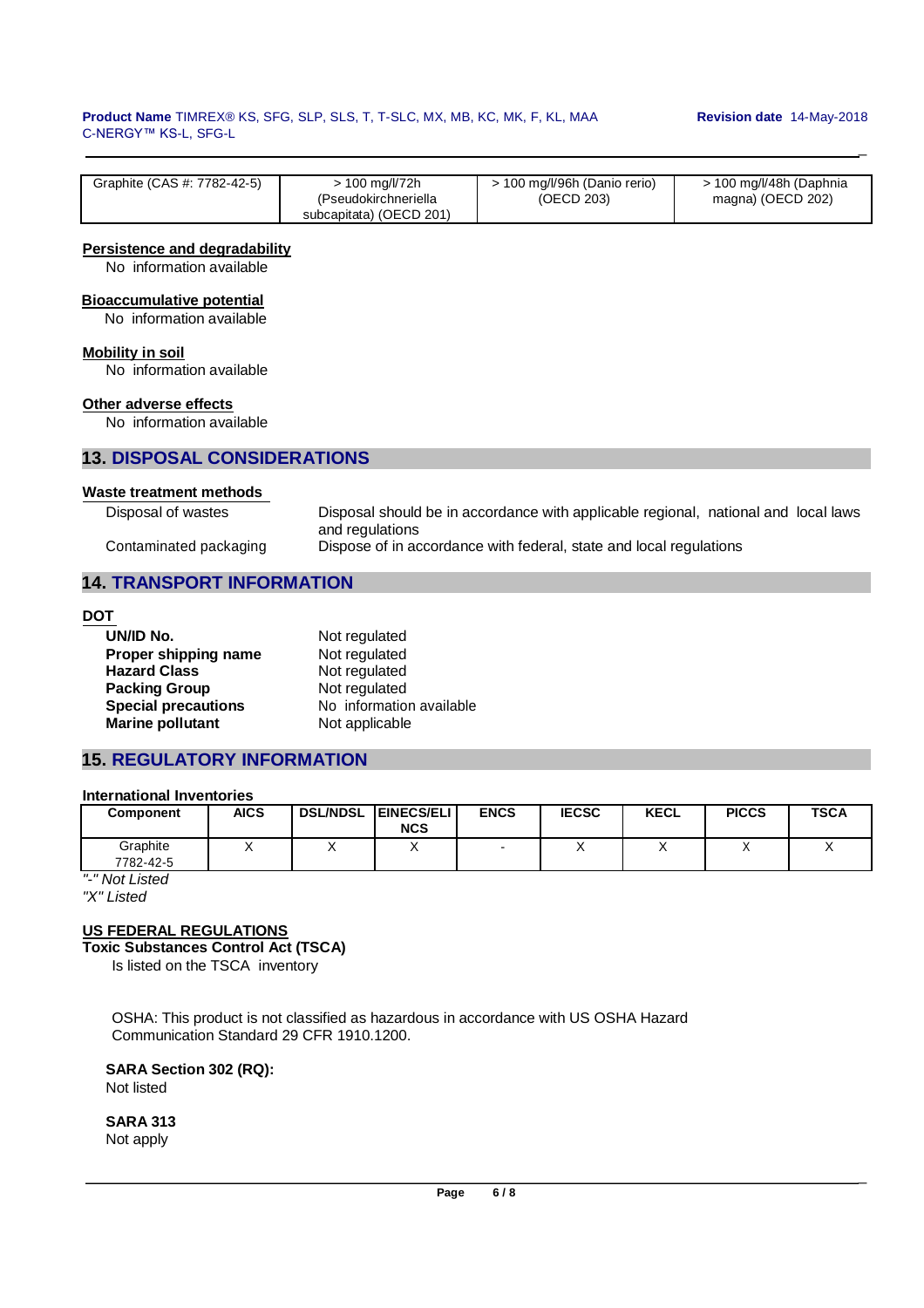\_

# **SARA 311/312 Hazard Categories**

Not apply

#### **CWA (Clean Water Act)** Not listed.

# **CERCLA**

Not apply

## **HAPS Hazardous Air Pollutants** Not listed.

# **HMIS Classification**

| Health                     |              |
|----------------------------|--------------|
| Flammability               | O            |
| <b>Physical Hazard</b>     | $\mathbf{I}$ |
| <b>Personal Protection</b> | C.           |

# **US State Regulations**

**California Proposition 65** Not listed.

**New Jersey Worker and Community Right to Know Act.** Not listed.

#### **Pennsylvania HAZARDOUS SUBSTANCE LIST** Not listed.

# **U.S. State Right-to-Know Regulations**

| $  -$<br><b>Chemical Name</b>                 | <b>New</b><br>, Jersev | - -<br>Massachusetts | Pennsylvania |
|-----------------------------------------------|------------------------|----------------------|--------------|
| .<br>Graphite                                 | . .                    | $\cdot$ .            |              |
| $\Lambda$ $\Omega$<br>7700<br>782-42-3<br>−∠⊤ |                        |                      |              |

# **16. OTHER INFORMATION**

# **Revision Note**

| <b>Issue Date</b>    | 29-May-2015          |
|----------------------|----------------------|
| Revision date        | 14-May-2018          |
| <b>Revision Note</b> | Revised Product name |

# **Key or legend to abbreviations and acronyms used in the safety data sheet**

**TWA** - TWA (time-weighted average)

**STEL** - STEL (Short Term Exposure Limit)

**Ceiling** - Maximum limit value

**TSCA** - United States Toxic Substances Control Act Section 8(b) Inventory

**DSL/NDSL** - Canadian Domestic Substances List/Non-Domestic Substances List

**EINECS/ELINCS** - European Inventory of Existing Chemical Substances/European List of Notified Chemical Substances

**ENCS** - Japan Existing and New Chemical Substances

**IECSC** - China Inventory of Existing Chemical Substances

**KECL** - Korean Existing and Evaluated Chemical Substances **PICCS** -

Philippines Inventory of Chemicals and Chemical Substances **AICS** -

Australian Inventory of Chemical Substances

#### **Disclaimer**

The information provided in this Material Safety Data Sheet is correct to the best of our knowledge, information and belief at the date of its publication. The information given is designed only as a guidance for safe handling,